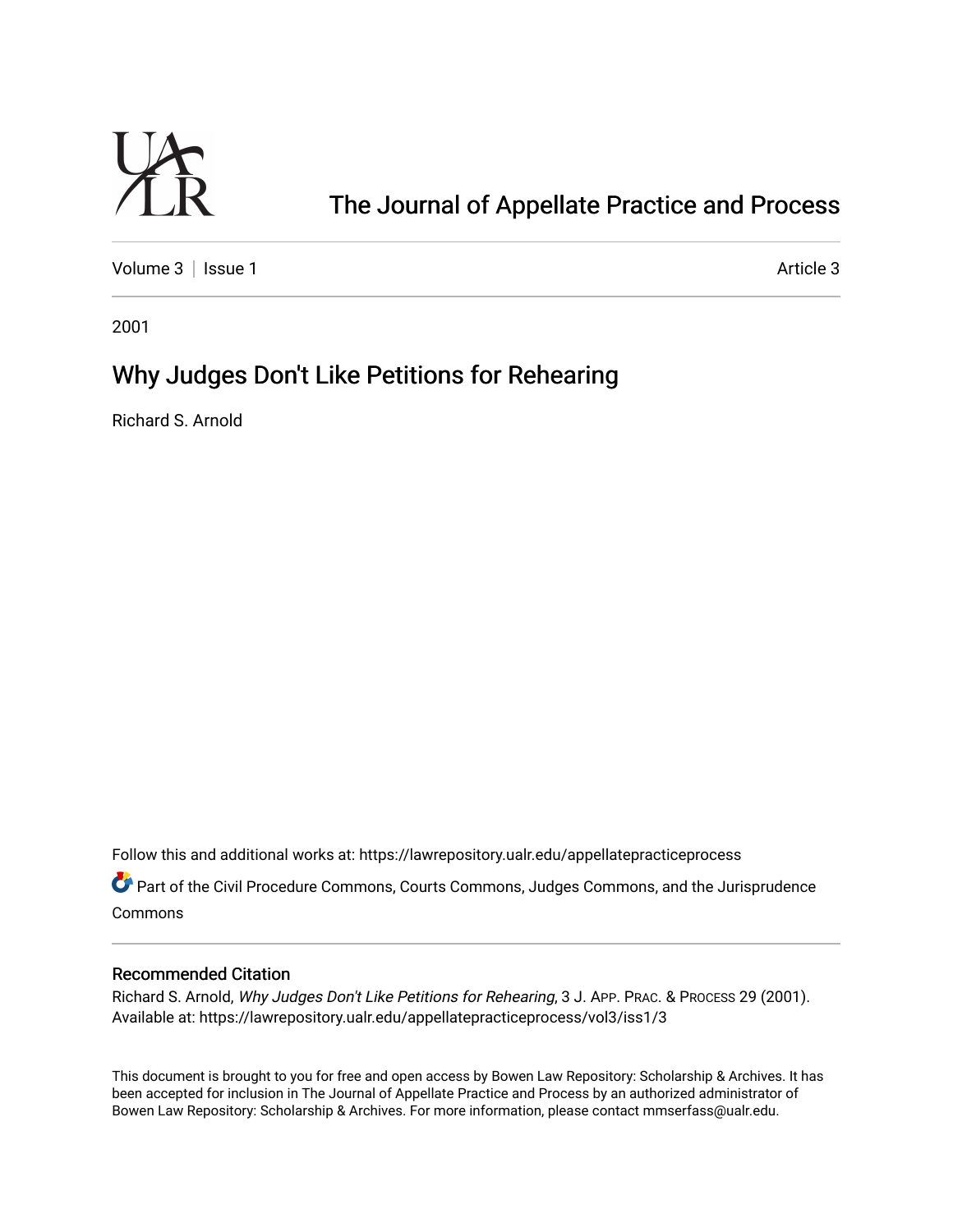# WHY JUDGES DON'T LIKE PETITIONS FOR REHEARING

Richard S. Arnold\*

#### **INTRODUCTION**

Judges seldom look favorably on petitions for rehearing. Learned Hand, who was on the bench when Congress authorized en banc rehearings in 1948, swore he would never vote for one-and never did.' Few judges would go quite that far, and some are more open than others to the suggestion of revisiting a matter that has already been heard, discussed, considered, and brought to a conclusion by three of their colleagues. But Hand was hardly alone in his preference for the decided case. The numbers tell that much. The Federal Circuit, for example, from its inception in 1982 through 1998, granted an average of about 3.1% of petitions for panel rehearing, and only about 1.3% of en banc petitions.<sup>2</sup> The Tenth Circuit noted in a 1988 case that only 1.3% of all rehearing petitions in that circuit had been granted that year.3 These figures are not atypical; in general, courts are much less ready to grant these petitions than lawyers and litigants are to file them.

The remarks that follow suggest an explanation from the judges' side. I want to explain what a rehearing petition is and what function it is supposed to perform in the procedural system

THE JOURNAL OF APPELLATE PRACTICE **AND** PROCESS Vol. 3, No. 1 (Spring 2001)

<sup>\*</sup> Senior Judge, United States Court of Appeals for the Eighth Circuit. This essay is drawn from the author's presentation at the Eighth Circuit Appellate Practice Institute in May 2000 at the William H. Bowen School of Law, University of Arkansas at Little Rock.

*<sup>1.</sup> See* Gerald Gunther, *Learned Hand: The Man and the Judge* 515 (1st ed., Knopf 1994).

*<sup>2.</sup> The Sixteenth Annual Judicial Conference of the United States Court of Appeals for the Federal Circuit: Proceedings,* 193 F.R.D. 263, 301 (1999).

*<sup>3.</sup> Westcot Corp. v. Edo Corp.,* 857 F.2d 1387, 1388 n. 1 (10th Cir. 1988).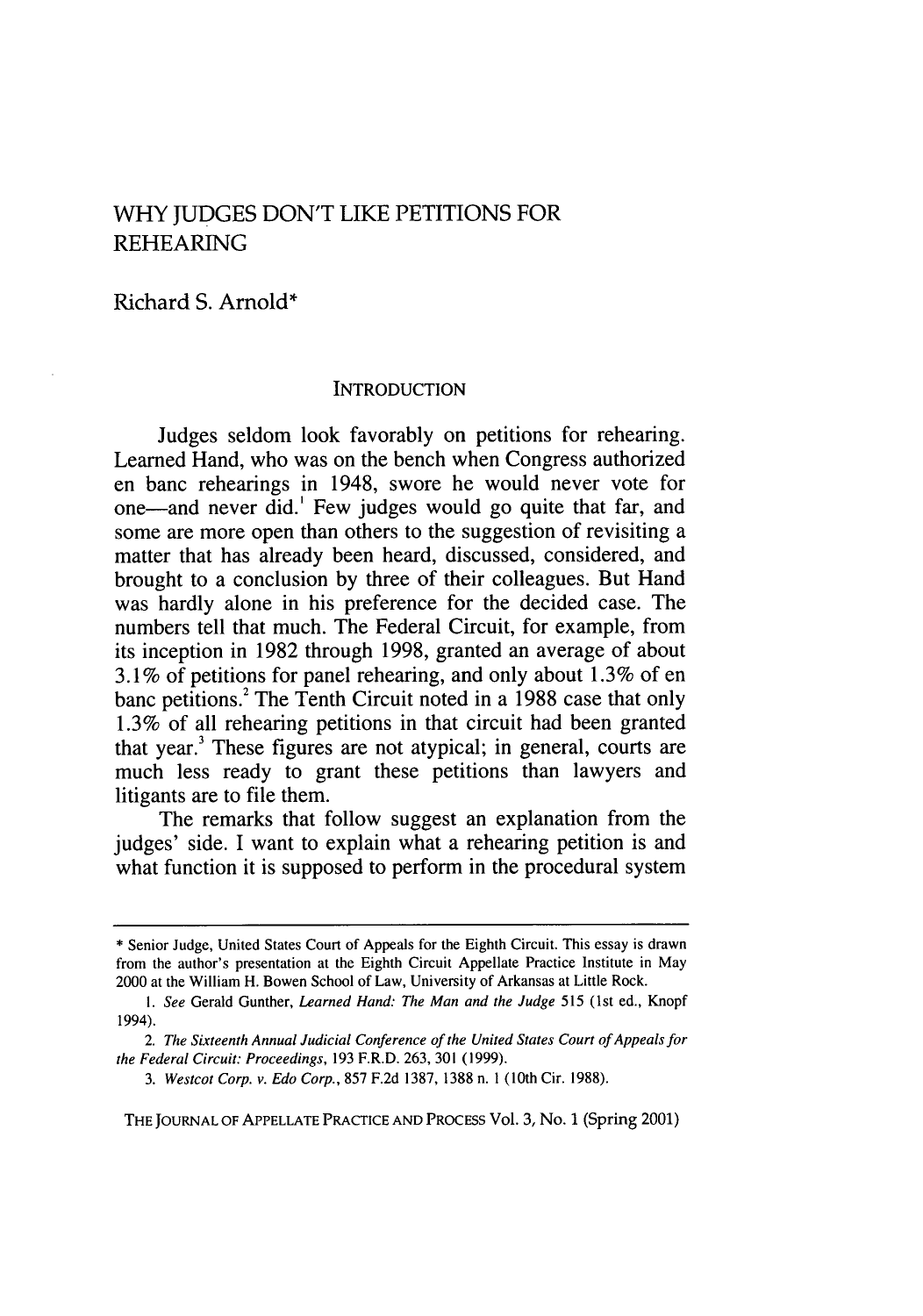under the applicable rules and cases. I also want to spell out just what many judges think is wrong with the way many lawyers and litigants use rehearing petitions. But before I do those things, I should give the whole discussion a bit of historical background, for sometimes it is good to remember that things have not always been as they are now.

## HISTORY OF THE REHEARING PROCESS<sup>4</sup>

The Judiciary Act of 1789, which created United States circuit courts along with a Supreme Court and a system of district courts, did not offer most litigants even one chance, let alone two chances, to be heard by an intermediate appellate tribunal. The circuit courts at that time were primarily traveling trial courts, each composed of three judges drawn from other federal courts. Their narrow appellate jurisdiction was rarely exercised. The 1869 Judiciary Act created one circuit judgeship for each judicial circuit but otherwise left the structure basically intact: Three-judge panels composed of a circuit judge and two other federal judges would hear mostly cases within the circuit court's original jurisdiction.

It was not until almost the turn of the century that the familiar three-tiered system developed. In the so-called Evarts Act of 1891, Congress created an intermediate level of purely appellate federal courts, the circuit courts of appeals. Like the lower circuit courts, the courts of appeals sat in three-judge panels, but in keeping with their distinct function they were allotted their own judgeships, three to a circuit. The newly instituted certiorari procedure for Supreme Court review ensured that, for most federal appellate litigants, a three-judge panel of a circuit court of appeals would be a court of last resort.

In the early part of the twentieth century, structural changes in the federal appellate courts raised new issues concerning the review process, especially en banc review. At the center of the controversy was a puzzle of statutory interpretation. The 1911 Judicial Code, while it perpetuated the three-judge panels that

<sup>4.</sup> For a more detailed and documented historical analysis, see Tracey **E.** George, The Dynamics and Determinants of the Decision to Grant En Banc Review, 74 Wash. L. Rev. 213 (1999), and Christopher P. Banks, The Politics of En Banc Review in the "Mini-Supreme Court," 13 J.L. & Pol. 377, 379-88 (1997). This section draws on these sources.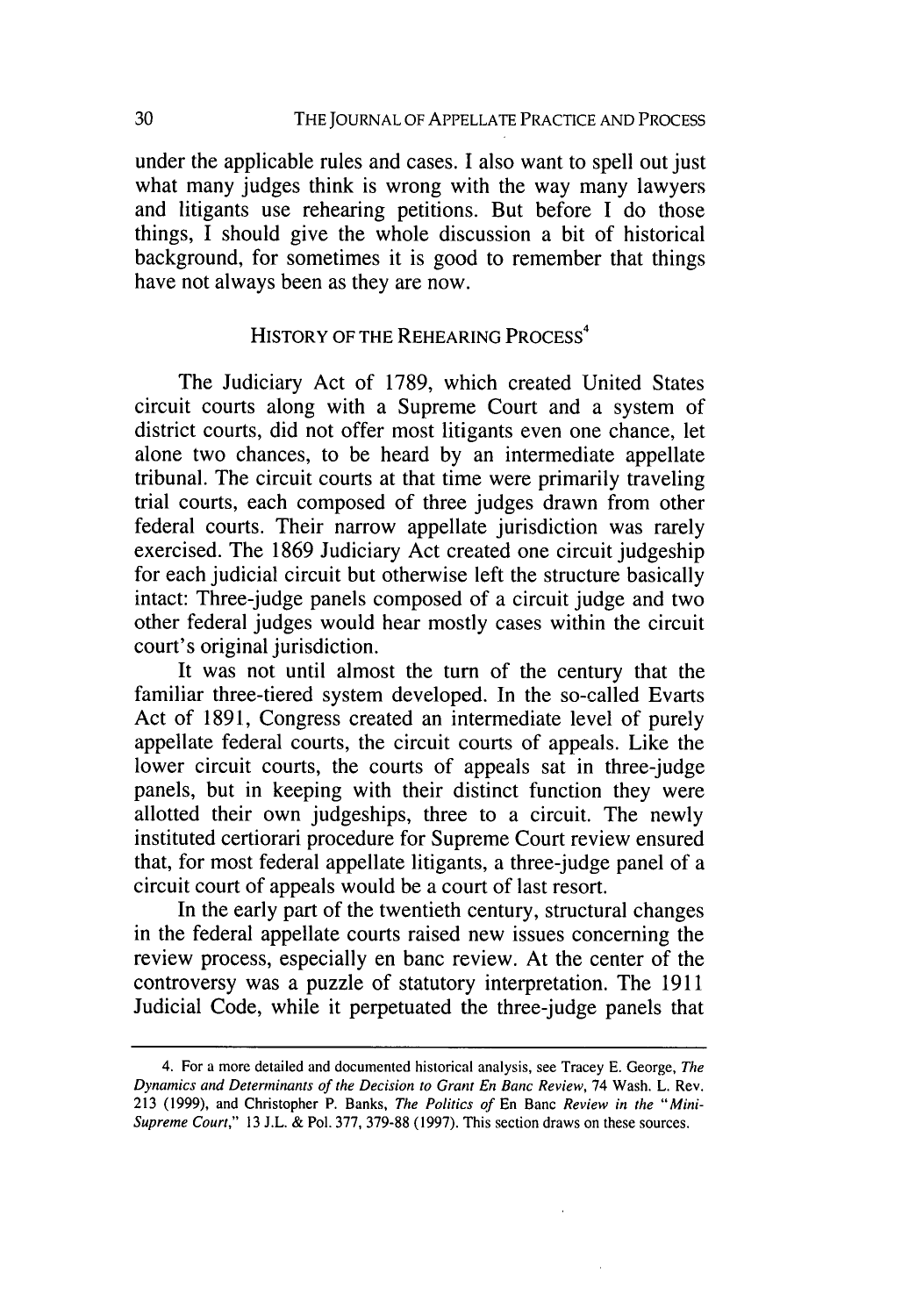the Evarts Act had set up, also provided in the very next section that some circuits would have more than three judgeships. Did the statute empower these circuits to sit en banc, or not? At that time there was little need for an en banc procedure because most appellate courts still had only three or four seats. Any panel decision would, more likely than not, represent the judgment of a majority of the circuit's judges. An appellant who won en banc review could hope, at best, for a 2-2 tie or a reconsidered vote. But as caseloads grew in the 1920s and '30s, Congress authorized more judgeships. The issue was first decided by the Ninth Circuit, which held in *Lang's Estate v. Commissioner'* that no provision had been made for en banc review.

Sitting en banc in the case of *Textile Mills Securities Corp. v. Commissioner of Internal Revenue*,<sup>6</sup> the Third Circuit rejected the conclusion espoused in *Lang's Estate.* The Supreme Court unanimously affirmed. Among other considerations, the Court suggested that to resolve the statutory question in favor of en banc sittings would make for "more effective judicial administration" because en banc review would promote finality of decision within the courts of appeals and would aid in resolving intra-circuit conflicts.<sup>7</sup> These ends were thought especially important given the increasing number of cases in which courts of appeals provided the final hearing. Seven years later, Congress codified the result of *Textile Mills* in section 46(c) of the Judicial Code of 1948. The traditional three-judge panel remained the norm, however, because en banc review had to be approved by the majority of a circuit's active judges.

Despite its dicta in *Textile Mills* concerning the benefits of en banc review, the Supreme Court was not prepared to hold that the Judicial Code created a statutory right to a hearing by an en banc court. In fact, the 1953 case of *Western Pacific R.R. Corp. v. Western Pacific R.R. Co.8* established the contrary. *Western Pacific* made clear that courts of appeals were empowered, but not required, to sit en banc. They were also vested with wide discretion, not only to grant or deny such review in a given case, but also to formulate the criteria according to which review

<sup>5. 97</sup> F.2d 867 (9th Cir. 1938).

<sup>6. 117</sup> F.2d 62 (3d Cir. 1940), *aff'd,* 314 **U.S.** 326 (1941).

*<sup>7.</sup> Textile Mills,* 314 U.S. at 334-35.

<sup>8. 345</sup> U.S. 247, 250 (1953).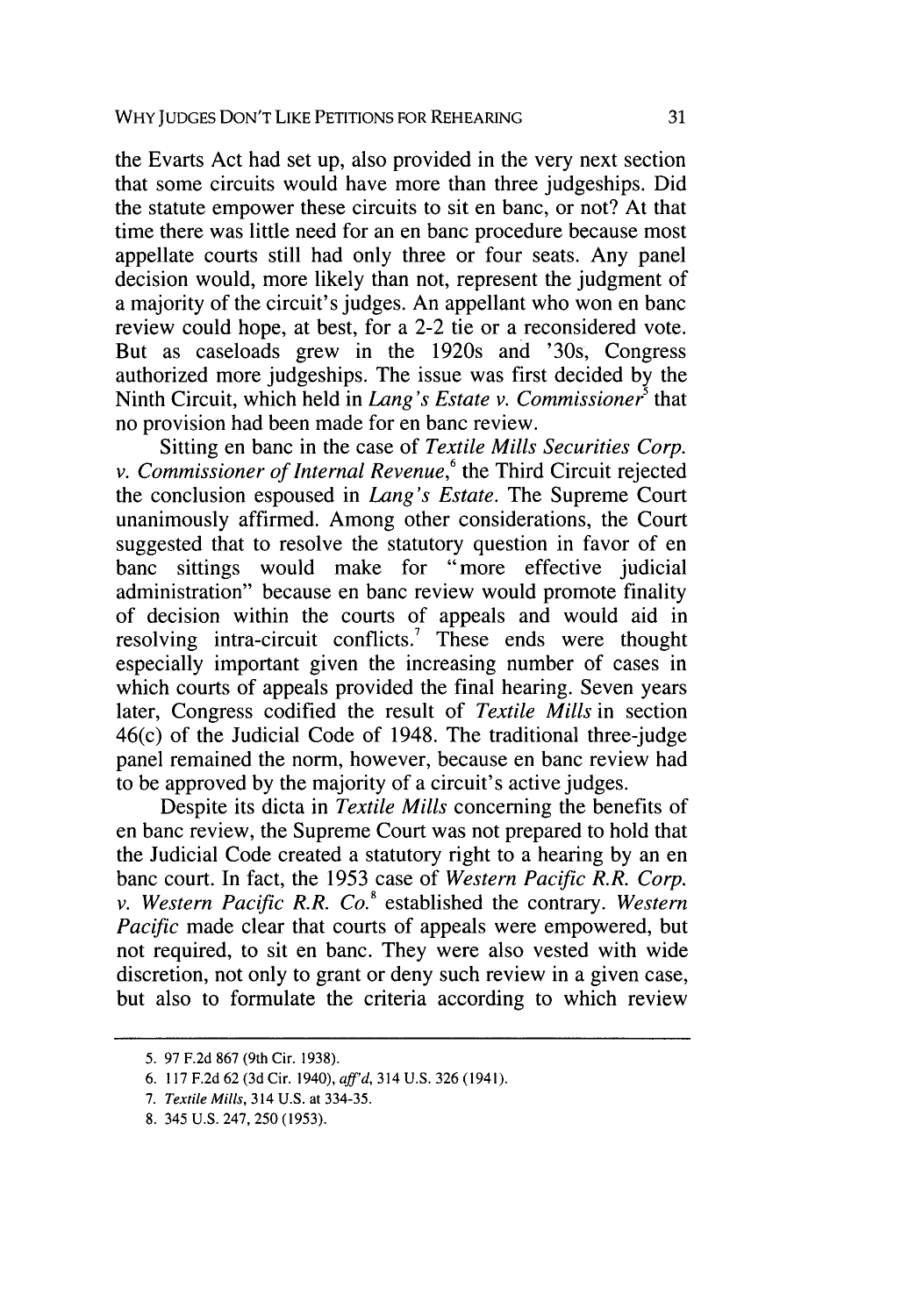would, in general, be granted or denied. Courts of appeals were also able to "devise [the] administrative machinery" through which the decision would be made. Litigants who tried to circumvent the procedure by requesting that the question presented be certified to the Supreme Court were generally unsuccessful.<sup>9</sup> The Supreme Court's 1957 decision in *Wisniewski v. United States,* for example, noted the problems of intra-circuit consistency raised by the growing number of circuit judgeships, but discouraged courts of appeals from using the certification process to solve them.<sup>10</sup> And the high court itself set an example of liberality in the case of *Cahill v. New York, New Haven, & Hartford Railroad Co.* ' where five justices voted to grant a second petition for rehearing despite objections that it was prohibited by the Court's own rules.

The development of the rehearing process reveals that Congress and the Supreme Court, while persuaded that rehearing is not only authorized but also has salutary functions to perform, have left most questions concerning rehearing to be answered by the officials most directly concerned—the appellate judges themselves. Nevertheless, there is substantial agreement as to the role of rehearing petitions in the appeals process. Let me turn to that subject.

### WHAT IS A PETITION FOR REHEARING, WHAT DOES IT Do, AND WHY?

Before there was a question of en banc sittings, courts had the equitable power to rehear cases within the term in which they were decided. W.S. Simkins, glossing Equity Rule 69, stated the traditional factors in the decision whether to appeal or to seek equitable rehearing.

Unless you have some new and forcible ground, such as where a mistake is palpable, or some material fact has been overlooked by the court, it is better to appeal at once. It is

*<sup>9.</sup> See e.g. Taylor v. Atlantic Maritime Co.,* 181 F.2d 84 (2d Cir. 1950); *Kronberg v. Hale,* 181 F.2d 767 (9th Cir. 1950) (per curiam). The 1948 statute granting courts of appeals power to certify questions of law to the Supreme Court is presently codified at 28 U.S.C. § 1254(2).

**<sup>10.</sup>** 353 U.S. 901,902 (1957) (per curiam).

**<sup>11.</sup>** 351 U.S. 183, 184(1956).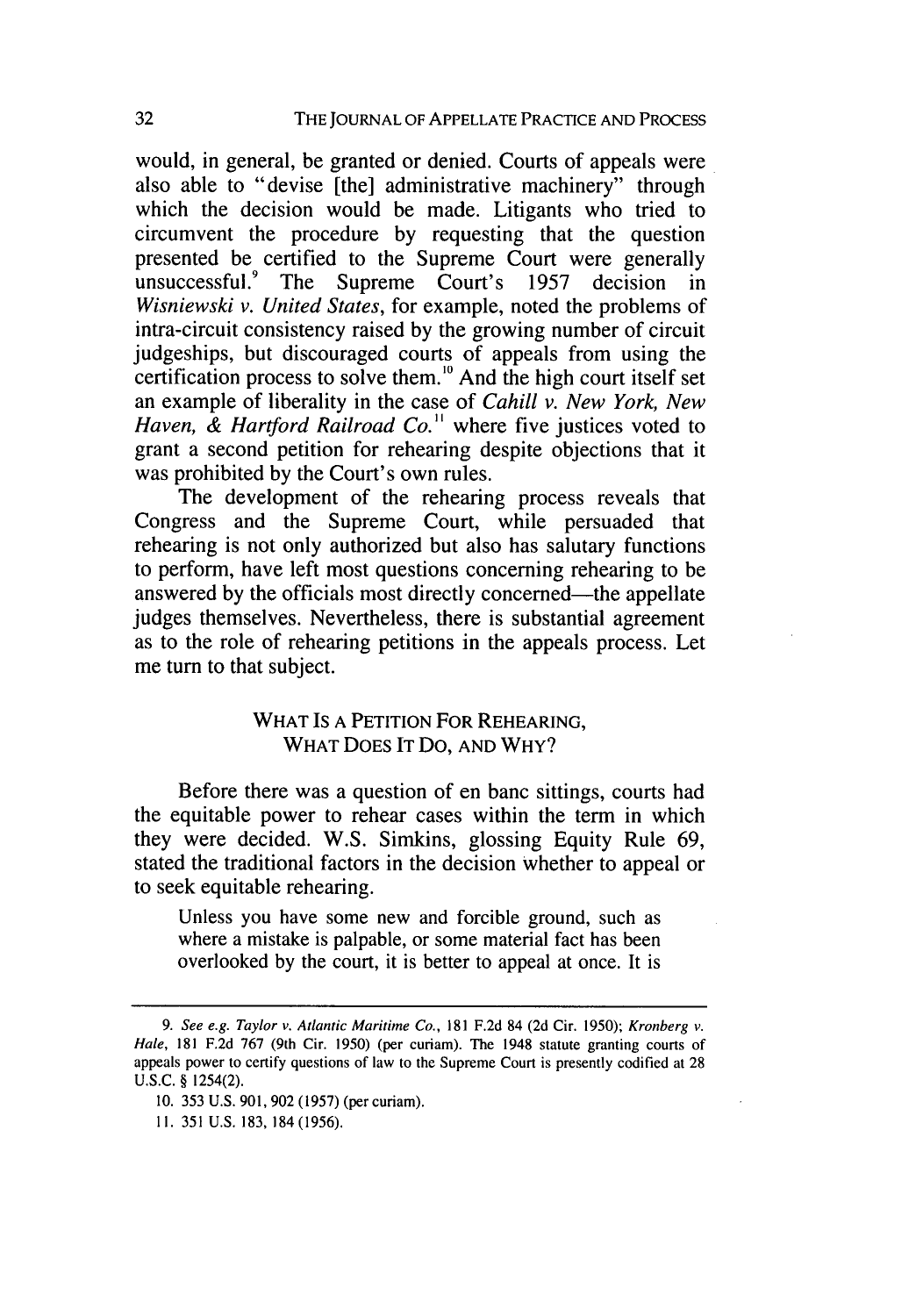not profitable to catch at straws, or rehash old arguments, as the result of a vast majority of these applications attest **....**

This was good advice, because it was then the rule in all but one circuit that no petition for rehearing would be granted or even argued unless it was supported by a judge who had concurred in the original judgment. $13$  The Supreme Court retains this rule.

Now that en banc hearing is explicitly allowed, a matter already decided may be reheard either by the original panel or by the full court. These alternatives have some substantial differences. First, panel rehearings are more frequently granted. Second, as the Supreme Court noted in *Missouri v. Jenkins, a* timely petition for panel rehearing under Federal Rule of Appellate Procedure 40 tolls the 90-day period within which a petition for certiorari to the Supreme Court must be filed, while a bare suggestion for rehearing en banc does not.<sup>14</sup> These two motions are often filed as one, leaving the choice up to the court. Although *Jenkins* illustrates the hazards of such a habit, the certiorari petitioner there, the State, was initially denied access to the writ because it had filed hybrid "petitions for rehearing en banc" rather than making explicit that it intended both to request panel rehearing and to suggest en banc determination.<sup>15</sup>

The first procedural consequence of a grant of rehearing is that the original panel's judgment is vacated. This is a serious matter, as reflected, for example, in the prerequisites for en banc determination. While it is always within the court's discretion to grant or to deny rehearing of any kind, Federal Rule of Appellate Procedure 35 advises litigants that "[a]n en banc hearing or rehearing is not favored and ordinarily will not be ordered unless: (1) en banc consideration is necessary to secure or maintain uniformity of the court's decisions; or (2) the

**15.** 495 U.S. at 47.

<sup>12.</sup> W.S. Simkins, Federal Practice 877 (Lawyer's Coop. Publg. Co. 1923).

<sup>13.</sup> *Id.* at 1268-70.

<sup>14. 495</sup> U.S. 33, 45-47 (1990). Note the terminology: There was technically no such thing as a "petition for rehearing en banc." At that time, Federal Rule of Appellate Procedure 35 used the term "suggestion" to emphasize the court's discretion. The rules have now been clarified, and the terminology changed. The term "petition" is now used for both panel-rehearing requests and en-banc-rehearing requests. Fed. R. App. P. 35(d) (2000).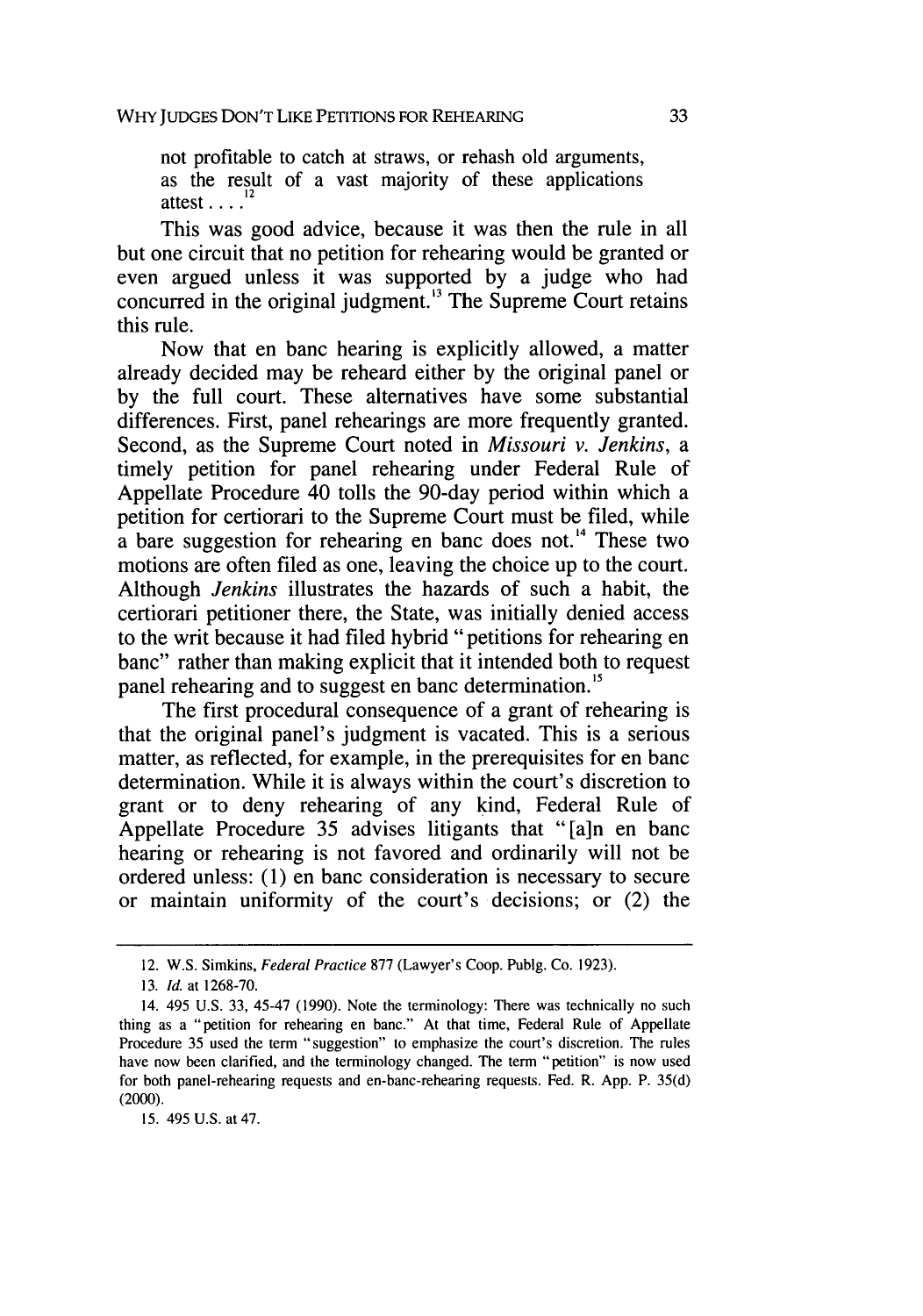proceeding involves a question of exceptional importance." **<sup>16</sup>** With respect to rehearing of any kind, the rules reveal a greater concern for expeditiousness than for thoroughness, the presumption being that a decided case has already received thorough consideration. Thus, petitions are limited to fifteen pages, responses are not permitted unless solicited by the court, and courts need not vote on the merits of petitions unless a judge calls for a vote.<sup>17</sup> In my circuit, petitions are automatically denied ten days after circulation unless a judge has requested a poll, and litigants or counsel who file frivolous petitions are subject to a monetary sanction, $\frac{18}{18}$  although this sanction is infrequently imposed. The overriding concern is to provide an avenue for the exercise of the court's power to rehear cases, without unduly multiplying proceedings. Nevertheless, there are extraordinary circumstances in which justice requires the rehearing of a decided case. Let me give a few examples from the Eighth Circuit.

*Walker v. Lockhart*<sup>19</sup> was a murder case in which the defendant, Walker, maintained his innocence. Walker, along with several other men, participated in a shootout in which a police officer was killed. Although Walker had undisputedly squared off against that officer and had himself been shot numerous times, ballistics tests revealed that none of the guns recovered from his person had been fired. In fact, only one of the guns recovered from any of the suspects had been fired: It was found on the street near where Walker fell. Walker was convicted. After exhausting state remedies, he petitioned for federal habeas relief, which was denied by both the district court<sup>20</sup> and the court of appeals.<sup>21</sup> The denial of Walker's second habeas petition<sup>22</sup> was also affirmed by a divided Eighth Circuit sitting en banc,<sup>23</sup> although a majority of that court thought that

- 17. Fed. R. App. P. 35(f) (2000).
- **18.** 8th Cir. I.O.P. § IV(D) (2000).
- 19. 763 F.2d 942 (8th Cir. 1985).
- 20. Walker v. Bishop, 295 F. Supp. 767 (E.D. Ark. 1967).
- 21. 408 F.2d 1378 (8th Cir. 1969).
- 22. 514 F. Supp. 1347 (E.D. Ark. 1981).
- 23. 726 F.2d 1238 (8th Cir. 1984).

<sup>16.</sup> Fed. R. App. P. 35(a)(1), (2) (2000).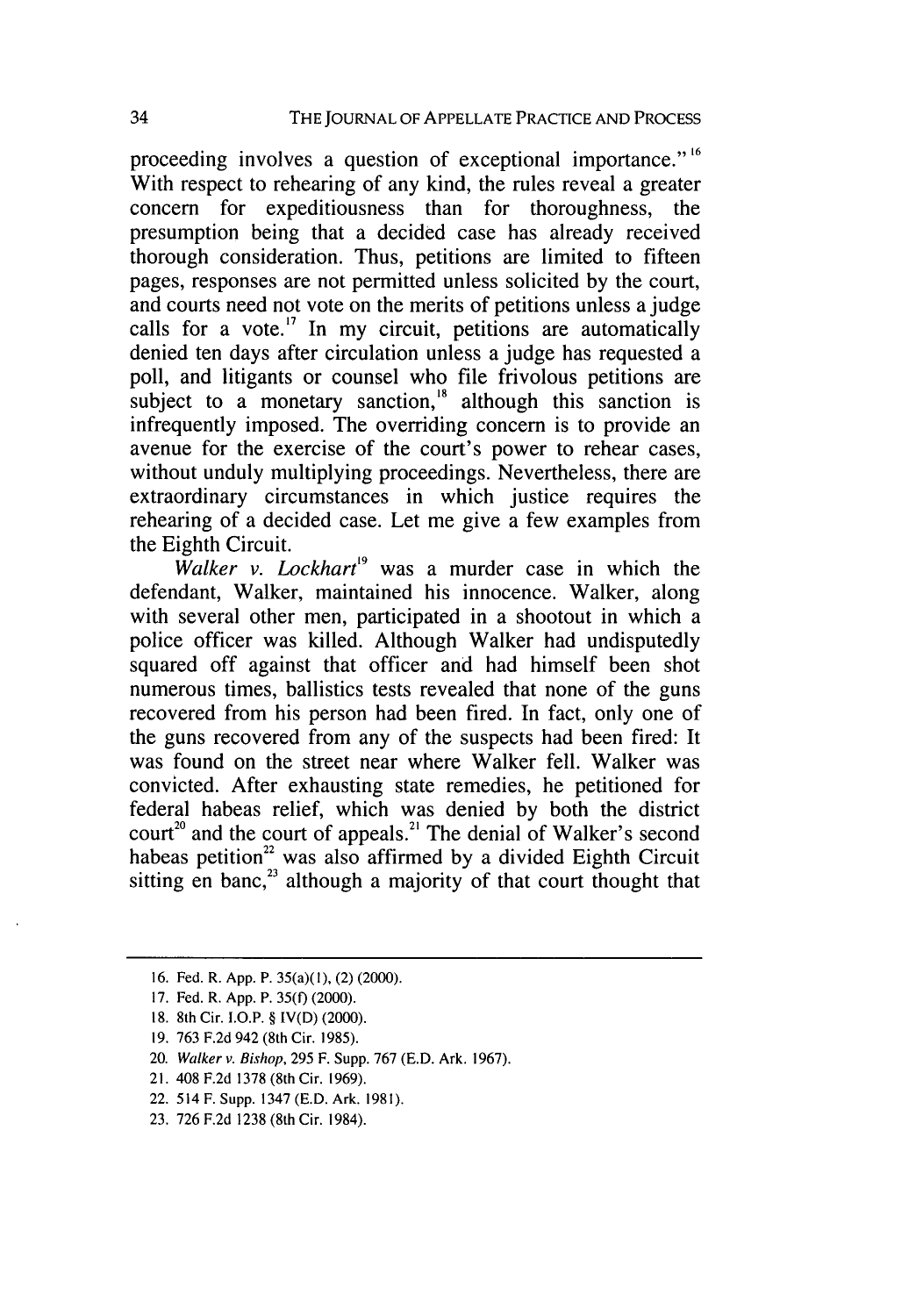the earlier habeas petition should probably have been granted.<sup>24</sup> Walker then filed a motion to recall the mandate, $^{25}$  on the basis that new exculpatory evidence had surfaced: Among other things, new testimony was available which strongly suggested that the only shot that could have killed the officer had been fired by another man. This was enough to change my mind about the case, and my vote gave Walker a majority and a new trial.<sup>26</sup> Even under these circumstances, however, four judges dissented. A motion to recall the mandate is the functional equivalent of an untimely petition for rehearing, and it almost never succeeds.

The case of *Clemmons v. Delo*<sup>27</sup> arose from a stabbing in a prison. Eyewitness testimony conflicted as to whether Clemmons was the assailant. A guard testified that he was, but several inmates testified that another inmate, Fred Bagby, had committed the murder. The prosecution cast doubt on the inmates' testimony because Bagby had died and was thus an easy scapegoat. Evidence existed, however, that less than an hour after the stabbing, a captain of the prison guard had interviewed an inmate who had accused Bagby of the crime. That evidence was not given to Clemmons's attorney. Moreover, the government introduced testimony against Clemmons in the form of a deposition, raising serious Confrontation Clause issues. After exhausting his state remedies, Clemmons filed a habeas corpus petition. The district court denied it, holding that the issues had not been properly raised in the state courts, and our panel affirmed. In Clemmons's petition for rehearing, he pointed out that he had presented evidence relevant to his Confrontation Clause argument in the state habeas court. He also corrected the panel's misunderstanding of Missouri evidence law in a way that affected his *Brady* issue.<sup>28</sup> For these reasons we granted him a panel rehearing and reversed the district court's denial of post-conviction relief. Clemmons's death sentence and conviction were set aside and a new trial ordered.

<sup>24.</sup> *Id.* (Gibson, Ross, Fagg & Bowman, JJ., with Arnold, J., concurring; Bright, Lay, Heaney & McMillian, JJ., dissenting).

<sup>25.</sup> *Id.* at 1265.

<sup>26. 763</sup> F.2d at 961-62.

<sup>27. 100</sup> F.3d 1394 (8th Cir. 1996), rev'don rehearing, 124 F.3d 944 (8th Cir. 1997).

<sup>28. 124</sup> F.3d at 946 n. 1.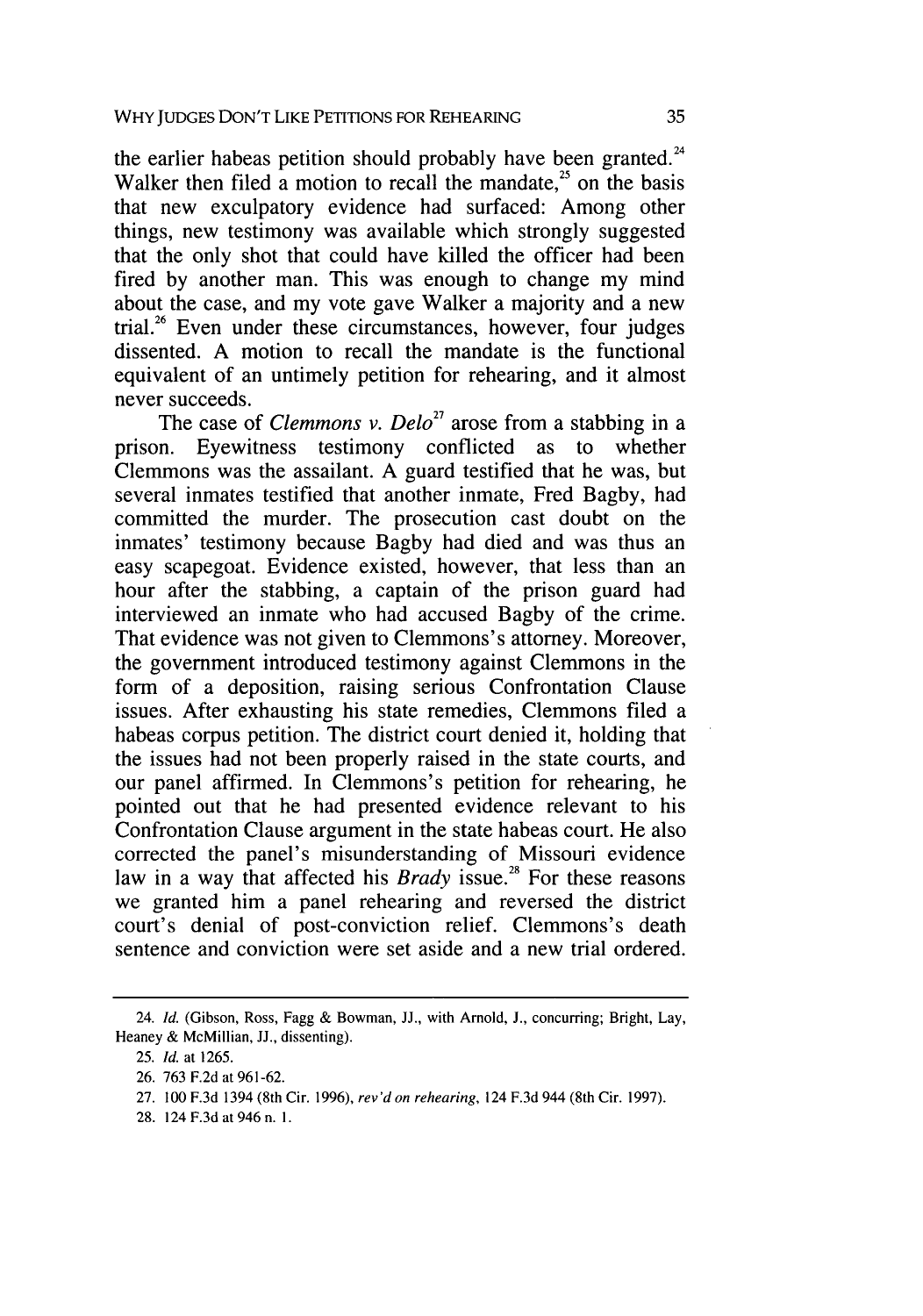At the new trial, Clemmons was acquitted! (He's still in jail on another murder conviction.)

The government also may benefit from rehearing. In *United States v. Ramos,"* I was a member of a panel that reversed a drug conviction because two of us thought that the arresting officer had performed an illegal search. On rehearing, all three judges were persuaded that the defendants had consented to the search, and we reversed the original panel judgment.<sup>30</sup>

All these exceptions prove the rule, however: Petitions for rehearing are generally denied unless something of unusual importance—such as a life—is at stake, or a real and significant error was made by the original panel, or there is conflict within the circuit on a point of law. In the usual course of things, cases receive all the consideration they need the first time through. Perhaps losing parties do not share that opinion, or perhaps they do not understand how firmly most judges believe it. Whatever the reason, the difference between the number of rehearing petitions granted and the number filed is, as I have noted, measurable in orders of magnitude.

#### PRACTICAL OBSERVATIONS

*First.* There doesn't have to be a petition for rehearing in every case. I understand that lawyers and litigants who feel aggrieved want to say so. Still, I think lawyers should advise their clients that very few petitions for rehearing, either by the panel or en banc, are granted, and filing such a petition may be a waste of the client's money. Moreover, lawyers have a duty not to file frivolous rehearing petitions. There is a rule that provides for the imposition of a sanction upon the filing of a frivolous or scurrilous petition for rehearing.<sup>31</sup> The rule is rarely invoked, but it is there.

*Second.* If an attorney does file a petition for rehearing, either by the panel or en banc, it needs to be pointed and vigorous. It needs somehow to attract the attention of the Court. Have in mind that most petitions for rehearing are automatically

<sup>29. 20</sup> F.3d 348 (8th Cir. 1994) (Beam, **J.,** dissenting), *rev'd on rehearing,* 42 F.3d 1160 (8th Cir. 1994).

<sup>30.</sup> *Id.* at 1163 n. 3 (Judge Beam concurred in the result, *id.* at 1164-65).

<sup>31. 8</sup>th Cir. R. 35(a)(2) (2000).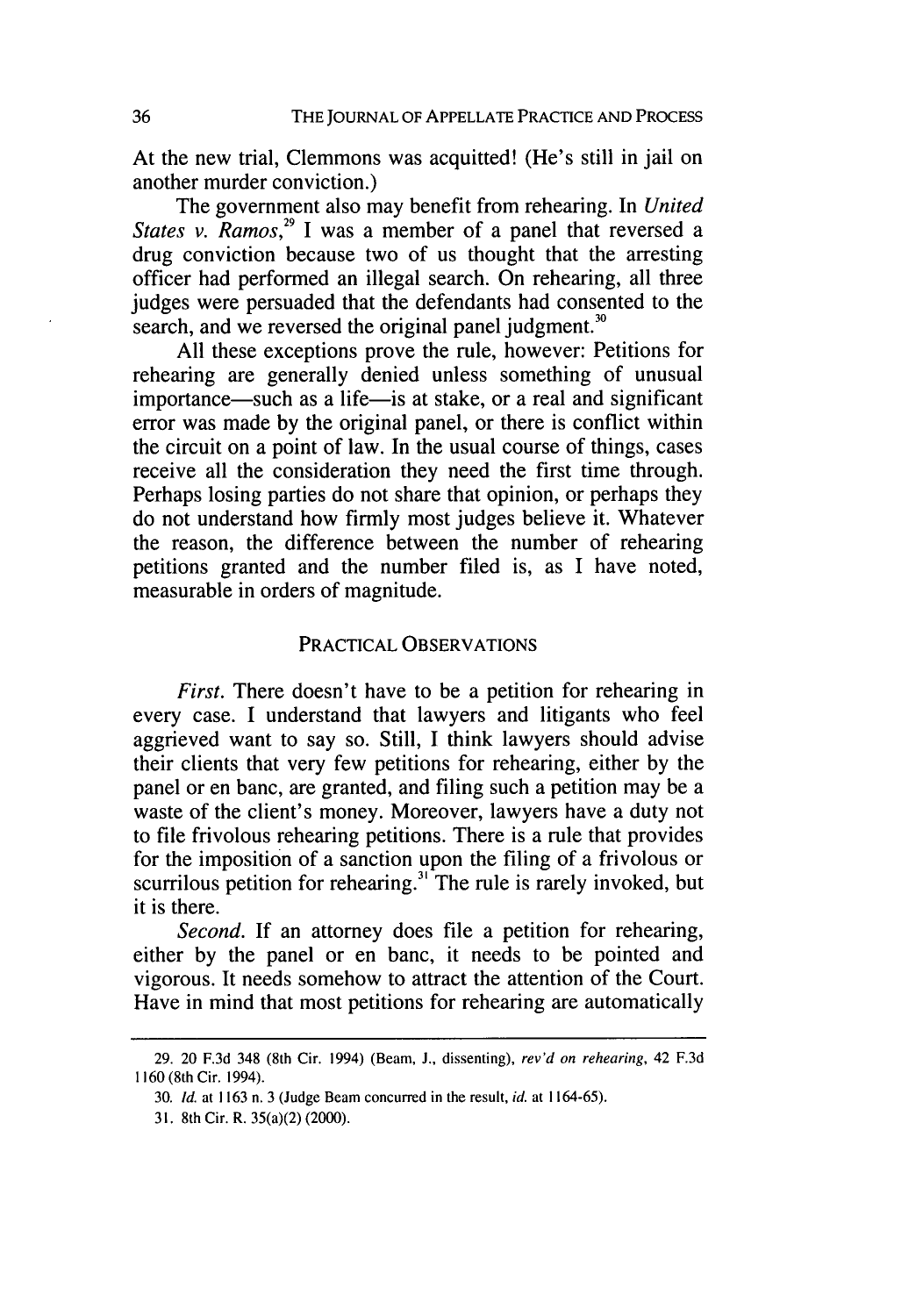denied with the passage of time. In most cases, no one requests a poll on a petition for rehearing en banc, and so no actual vote is conducted. The silence of the judges is taken to be a "no," and a routine order is entered denying the petition in due course. In writing a petition, the attorney must somehow strike a balance between vigor and disrespect. Remember that three of the judges to whom the petition is addressed (I assume here that all three members of the panel were circuit judges in regular active service) have already heard and rejected the attorney's position. Occasionally, though, they can be persuaded of the error of their ways, and it would be unwise to phrase the petition in such a way as to be offensive. The petition should take the bark off the tree, but gently. This of course is difficult to do, but changing anybody's mind about conclusions already reached after deliberation is necessarily going to be difficult.

*Third.* The title of this essay asks a question: Why don't judges like petitions for rehearing? The answer should be obvious: People don't like to be told that they are wrong. Once in a great while, however, people, including judges, can be brought to admit that they were wrong. Occasionally this happens even in matters of life and death, as in the *Clemmons* case, discussed above. This case alone, I suppose, justifies the existence of the rehearing procedure, though on many days, I confess, I find myself wishing that there were no such thing.

*Fourth.* Count your votes. In the Eighth Circuit, only circuit judges who are in regular active service (that is, who have not taken senior status) are eligible to vote on the question whether to grant rehearing en banc. A majority of these judges must vote in favor of the petition, or it is denied. This holds true even if there are disqualifications or failures to participate on account of illness or disability. For this reason, there have been cases where a majority of those judges who voted also favored rehearing en banc, but the petition was still denied.<sup>32</sup> Speaking again of Eighth Circuit procedure, if the panel of three judges that ruled against the petitioner included a senior circuit judge, whether of the Eighth Circuit or another circuit, or a district judge, sitting by designation, a petitioner's chances of getting rehearing en

<sup>32.</sup> See e.g. *In reAhlers,* 794 F.2d 388, 414-15 (8th Cir. 1986), *rev'd on other grounds, sub norn.* Norwest Bank *Worthington v. Ahlers,* 485 U.S. 197 (1988) (five members of the Eighth Circuit dissent from denial of rehearing).